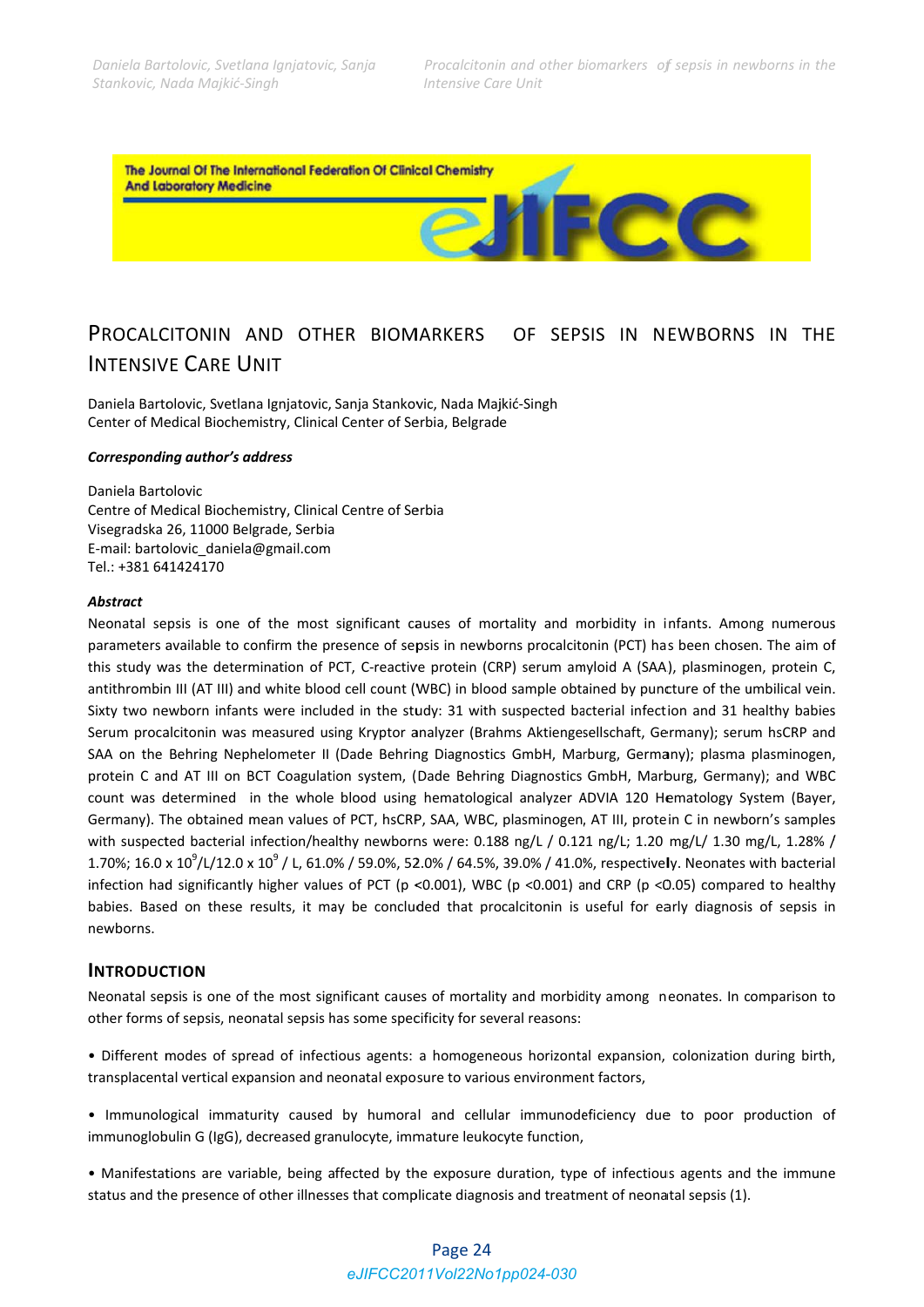Neonatal sepsis is commonly present in infants who were admitted to intensive care units and 10% of them will develop late neonatal sepsis; if premature birth occurred, the percentage would increase significantly and exceed 25%. Early diagnosis of neonatal sepsis is very difficult because the signs are nonspecific (2). The early signs of neonatal sepsis are temperature instability, irritability, lethargy, pale, marbleized skin, etc. Tachycardia, apnea, petechiae and purpura with omphalitis are present very often. The most common cause of neonatal sepsis is bacterial and fungal infection. Diagnosis of neonatal sepsis is based on isolation of bacteria and measurement of their endotoxins or bacterial antigens in body fluids (3). Elevated levels of procalcitonin (PCT), C-reactive protein (CRP), cytokines (TNF‐α, IL‐1, IL‐6, IL‐8) and their receptors, growth factors, increased number of WBC allow early and rapid diagnosis.

Procalcitonin consists of 116 amino acids (aa) and it is a precursor of prohormone calcitonin. Under normal metabolic conditions, calcitonin is produced by thyroid C‐cells after specific intracellular activity of procalcitonin. In conditions such as sepsis, which are accompanied by bacterial infection, intact PCT was found in the blood. This suggests that the origin of PCT is extrathyroidal. Synthesis is complex and begins by translation of precursor peptide, preprocalcitonin composed of 141 amino acids. After transcription of CALC-1 gene, primary transcript is translated into mRNA encrypting protein with 141 aa and molecular weight of about 16 kDa. "Precursor protein", prepro-calcitonin, contains a signal sequence, N-terminal procalcitonin (N-PCT), the middle sequence of calcitonin and C-terminal region of procalcitonin, katacalcin (4). Signal sequence is hydrophobic and under the exposure to endopeptidases is degraded in the endoplasmic reticulum (5). Calcitonin precursor is glycosylated and resistant to the effects of the enzyme as a glycoprotein (6). On the basis of the aforesaid, it is assumed that infection-induced PCT is not a glycoprotein. Signal sequence is a place of action of the enzyme prohormone convertase (PC) that produces degradation products: N‐PCT, calcitonin and katacalcin and their combination. These products do not arise from the inflammation‐induced PCT. Signal sequence is suitable for phosphorylation, which is the reason for PCT to be found intact in plasma during sepsis and infection.

During systemic bacterial infection that is seen in sepsis, septic shock and multisystem organ dysfunction syndrome, the increased levels of calcitonin precursors were found in plasma, but with the absence of calcitonin secretion (7). PCT is one of the major peptides and its half‐life in circulation is 20‐24 hours (8,9). It is believed that the targeted proteolytic cleavage of PCT in Golgi apparatus suppressed the effect of cytokines and endotoxin, and therefore, precursor proteins, including procalcitonin and its fragments, are being released into the circulation (7,10).

### **SUBJECTS AND METHODS**

Sixty two newborns (35 females and 27 males) from the Institute of Gynecology and Obstetrics, Clinical Center of Serbia were included in the study during the period from November 2006 to October 2007. Approval for the collection of samples and biochemical testing was obtained from each mother and from the Ethics Committee of the Clinical Center of Serbia. Blood was taken by puncture of the umbilical vein, up to two hours after birth. Blood was collected without anticoagulant for determination of PCT, SAA and CRP, followed by blood with EDTA as anticoagulant for determination of WBC count and blood with sodium citrate for determination of plasminogen, protein C and antithrombin III. Babies were divided into two groups: healthy babies (control group,  $N = 31$ ), who were born naturally in full term of 36-week gestation and sick babies (infants at potential risk,  $N = 31$ ), who were born in term, naturally, but placed in the Intensive Care Unit because of the risk factors and the onset of clinical symptoms of sepsis. This group consisted of babies who were born after prolonged rupture of membranes (OVR> 18 hours), whose amniotic fluid was green, yellow‐green and cloudy and whose mothers had elevated serum glucose levels during pregnancy and high blood pressure and, therefore, were administered therapy. One baby, born after treated infertility and twin pregnancy (which is itself a possible cause of complications and sepsis) was included in study, too. WBC counts were determined immediately after admission to the Emergency Laboratory Diagnostics Centre. After centrifugation, plasminogen, protein C and antithrombin III were determined, and serum samples for determination of PCT, CRP and SAA were separated, divided into portions, and frozen. They were kept at -20<sup>0</sup>C up to a month. During this period, the freezing did not affect the concentration of tested parameters (11). After thawing the samples, they were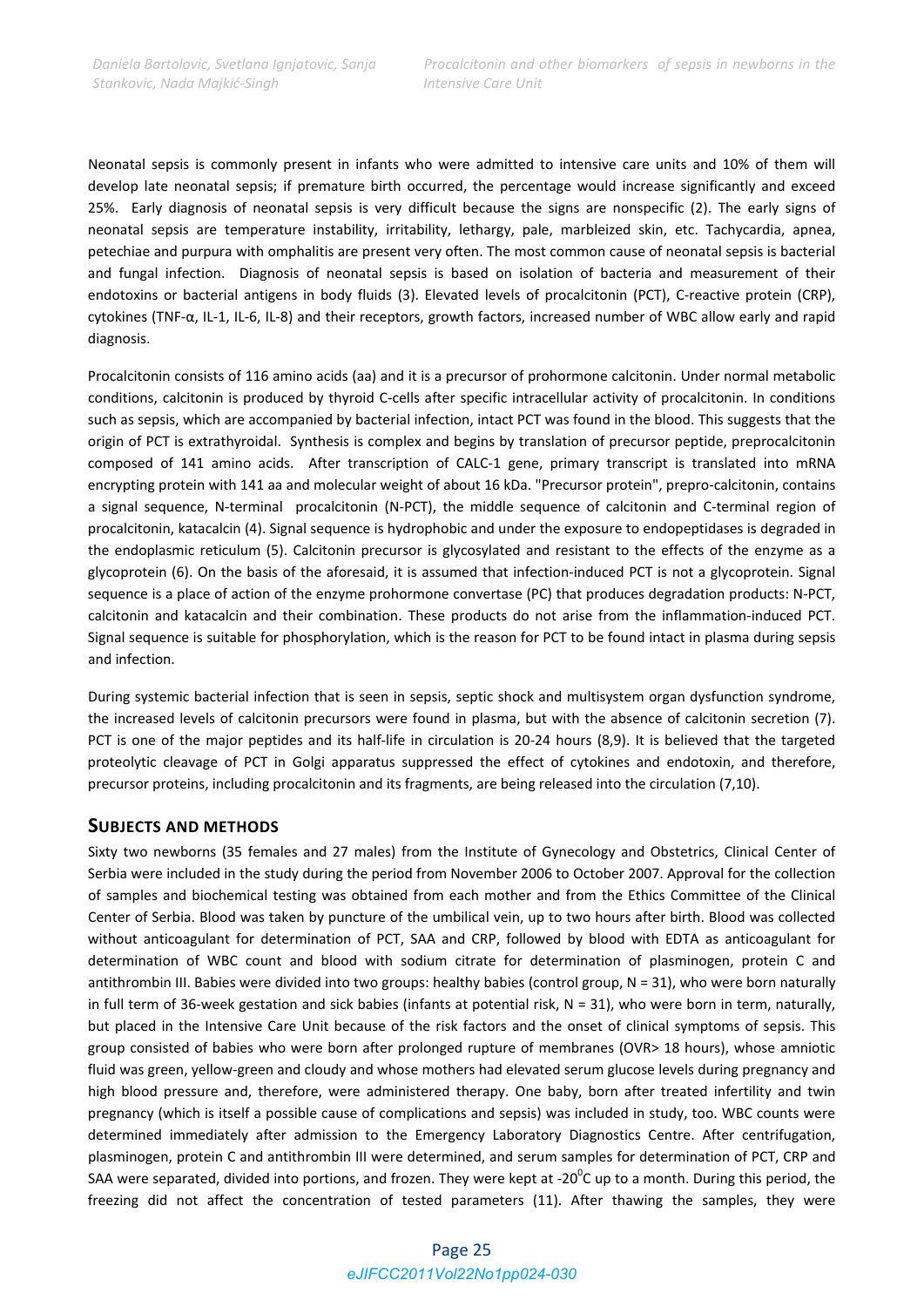recentrifuged to eliminate potential insoluble material and analyzed. Serum procalcitonin was measured using Kryptor analyzer (Brahms Aktiengesellschaft, Germany); serum CRP and SAA on the Behring Nephelometer II (Dade Behring Diagnostics GmbH, Marburg, Germany); plasma plasminogen, protein C and AT III in on BCS Coagulation system, (Dade Behring Diagnostics GmbH, Marburg, Germany); and WBC count was done in the whole blood by hematological analyzer ADVIA 120 Hematology System (Bayer, Germany)(12).

For the control group‐healthy babies (A), and for sick babies (B), median (Me), minimum (Min) and maximum (max) values were calculated. Nonparametric t-test (Mann-Whitney) and correlation analysis (Spearman's correlation) were used for statistical analysis.

## **RESULTS**

The study included 31 healthy newborns (control group) and 31 newborns who with their clinical symptoms were allocated to the group which was suspected of developing the sepsis (13). These babies were at potential risk as being separated from their mothers and placed in the Intensive Care Unit, for further monitoring of their condition and performing diagnostic procedures. Table 1 presents the clinical parameters that influenced the selection of study babies:

| Parameters                                     |                                        |        | Studied babies and mothers (%) |  |  |  |
|------------------------------------------------|----------------------------------------|--------|--------------------------------|--|--|--|
| Sex (baby)                                     | Male                                   |        | 44                             |  |  |  |
|                                                | Female                                 |        | 56                             |  |  |  |
| Former pregnancies (mother)                    | 1st pregnancy                          |        | 71                             |  |  |  |
|                                                | 2nd pregnancy                          |        | 24                             |  |  |  |
|                                                | 1st pregnancy - death                  |        | $\overline{2}$                 |  |  |  |
| Treated infertility - twin pregnancy           |                                        |        | 3                              |  |  |  |
| Illness of mother                              | ↑ blood pressure (> 120/80)            |        | 24                             |  |  |  |
|                                                | $\downarrow$ blood pressure (< 120/80) |        | 16                             |  |  |  |
|                                                | glucose intolerance                    |        | 8                              |  |  |  |
|                                                | $Rh(D)$ -                              |        | 5                              |  |  |  |
| Prolonged rupture of membranes (OVR> 18 hours) |                                        |        | 8                              |  |  |  |
| Amniotic fluid                                 |                                        | Clear  | 44                             |  |  |  |
|                                                |                                        | Green  | 32                             |  |  |  |
|                                                |                                        | Cloudy | 24                             |  |  |  |

Table 1. Clinical parameters influencing the selection of studied babies.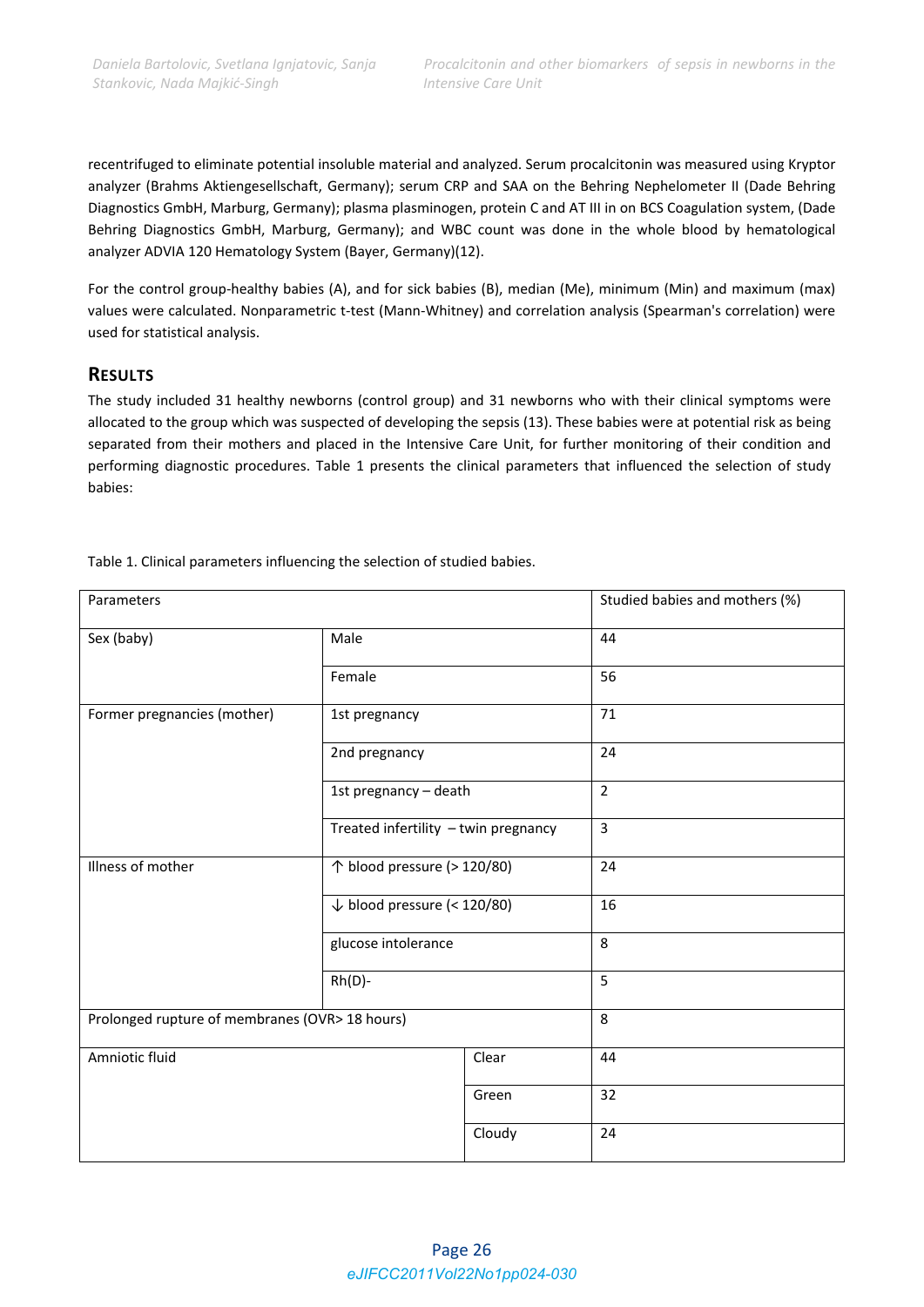Median, minimum and maximum values for all measured parameters in control group (A) and sick newborns (B) were presented in Table 2.

|                                  |                  | Median (min-max)       | P<    |
|----------------------------------|------------------|------------------------|-------|
| Procalcitonin (ng/mL)            | healthy newborns | $0.121(0.036 - 0.319)$ | 0.000 |
|                                  | sick newborns    | $0.188(0.107 - 0.462)$ |       |
| C-reactive protein (mg/L)        | healthy newborns | $1.20(0.10-12.10)$     | 0.001 |
|                                  | sick newborns    | 1.30 (0.30-8.00)       |       |
| serum amyloid A (mg/L)           | healthy newborns | 1.70 (0.70-23.50)      | 0.552 |
|                                  | sick newborns    | 1.28 (0.70-4.30)       |       |
| white blood cell count (x10 9/L) | healthy newborns | 12.0 (5.0-18.8)        | 0.001 |
|                                  | sick newborns    | 16.0 (12.0-23.0)       |       |
| Plasminogen (%)                  | healthy newborns | 59.0 (45.0-173.0)      | 0.297 |
|                                  | sick newborns    | 61.0 (43.0-92.0)       |       |
| protein C (%)                    | healthy newborns | 41.0 (22.0-123.0)      | 0.847 |
|                                  | sick newborns    | 39.0 (29.0-65.0)       |       |
| antithrombin III (%)             | healthy newborns | 64.5 (35.0-111.0)      | 0.073 |
|                                  | sick newborns    | 52.0 (38.0-75.0)       |       |

Table 2. Median values of measured biochemical parameters in sick and healthy newborns and control group

Spearman's correlation coefficients between measured biochemical parameters are presented in Table 3. There was a significant correlation (p<0.01) between: CRP and SAA (r=0.556), CRP and ATIII (r=0.497), SAA and WBC count (r=0.417), plasminogen and protein C (r=0.463), plasminogen and ATIII (0.424), protein C and ATIII (p=0.449).

### **DISCUSSION**

Among the most common possible causes of neonatal sepsis, maternal factors assuming various illnesses of mother (diabetes mellitus, high or low blood pressure, kidney disease) and social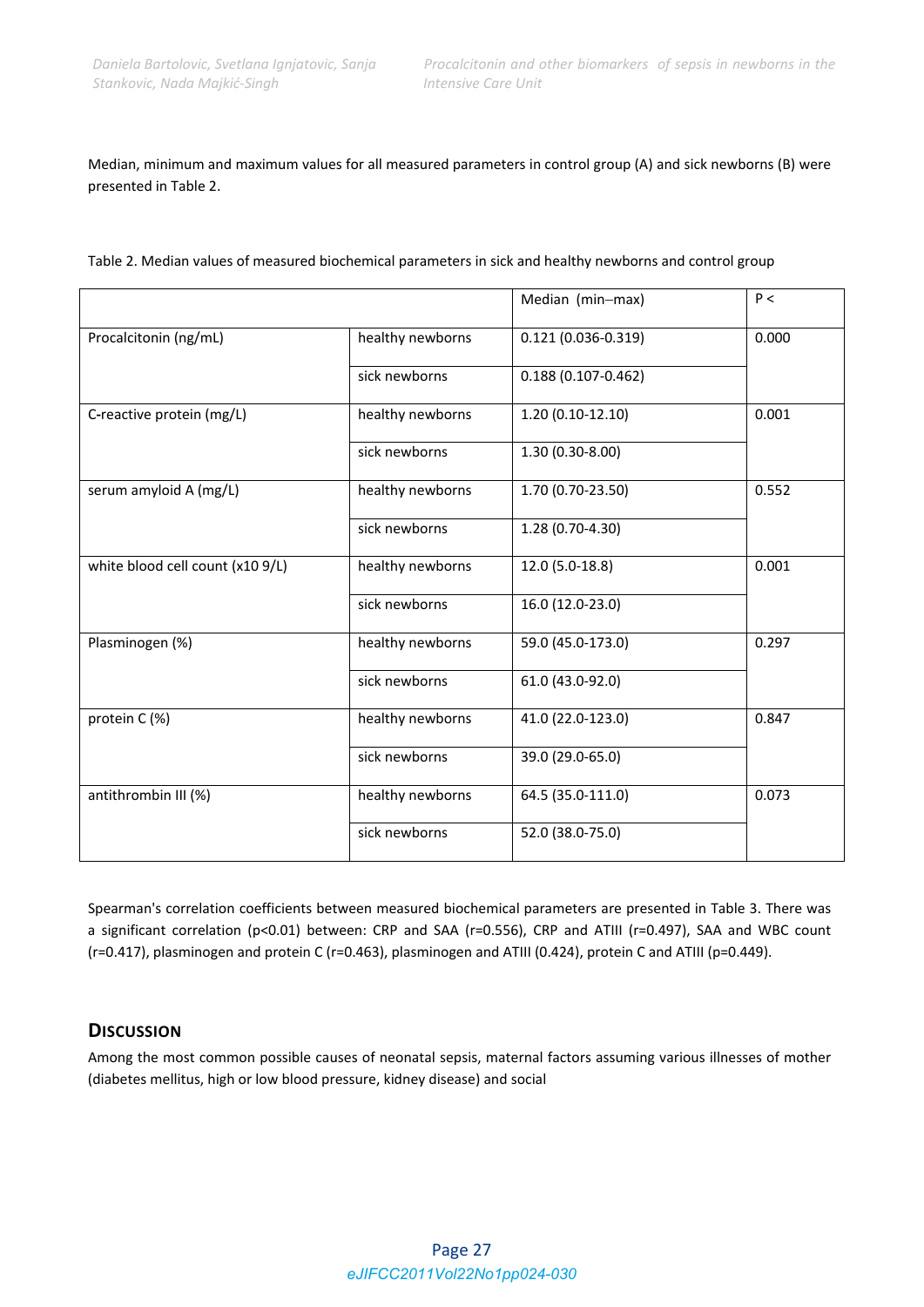behavior of mothers before and during pregnancy are singled out. Prolonged rupture of membranes lasting more than 18 hours is also one of the major factors of neonatal sepsis. Amniotic fluid, which is not colorless, but milky, yellow or green, is sufficient warning to clinicians that sepsis may be developed in these infants. Sastre et al (14) pointed out that this is the reason why doctors administer antibiotics immediately after birth or even as early as in the intrauterine period (15).

Serum amyloid A (SAA) is a parameter that may be also used for verifying the bacterial infection (16). Its disadvantage is that it is neither sufficiently specific nor sufficiently sensitive, because its values increase only with longer duration of infection. In this study, there was no significant difference of SAA between the two groups, healthy and sick infants. Serum amyloid A was significantly correlated with CRP ( $r = 0.556$ ) and AT III ( $r = 0.417$ ), as shown in Table 3.

| Parameters       | <b>PCT</b> | <b>CRP</b>               | <b>SAA</b>               | <b>WBC</b>               | plasminogen              | protein  | antithrombin             |
|------------------|------------|--------------------------|--------------------------|--------------------------|--------------------------|----------|--------------------------|
|                  |            |                          |                          | count                    |                          | C        | $\mathbf{III}$           |
|                  |            |                          |                          |                          |                          |          |                          |
| <b>PCT</b>       | ٠          | 0.264                    | 0.104                    | 0.180                    | 0.311                    | 0.047    | 0.270                    |
| <b>CRP</b>       | 0.264      | $\overline{\phantom{a}}$ | 0.556                    | 0.206                    | 0.165                    | 0.309    | 0.497                    |
|                  |            |                          |                          |                          |                          |          |                          |
| <b>SAA</b>       | 0.104      | $0.556^{*}$              | $\overline{\phantom{0}}$ | 0.417                    | 0.325                    | 0.168    | 0.205                    |
|                  |            |                          |                          |                          |                          |          |                          |
| <b>WBC count</b> | 0.180      | 0.206                    | 0.417                    | $\overline{\phantom{a}}$ | 0.008                    | $-0.033$ | $-0.164$                 |
|                  |            |                          |                          |                          |                          |          |                          |
| Plasminogen      | 0.311      | 0.165                    | 0.325                    | 0.008                    | $\overline{\phantom{a}}$ | 0.463    | 0.424                    |
|                  |            |                          |                          |                          |                          |          |                          |
| Protein C        | 0.047      | 0.309                    | 0.168                    | $-0.033$                 | 0.463                    |          | 0.449                    |
|                  |            |                          |                          |                          |                          |          |                          |
| Antithrombin III | 0.270      | 0.497                    | 0.205                    | $-0.164$                 | 0.424                    | 0.449    | $\overline{\phantom{a}}$ |
|                  |            |                          |                          |                          |                          |          |                          |

Table 3. Correlation between measured biochemical parameters

 $*$  p < 0.01.

According to many studies, determination of procalcitonin in the umbilical vein blood could be a parameter of sufficient specificity and sensitivity for diagnosis of neonatal infection. In addition, procalcitonin exhibits good positive and negative predictive values. In clinical practice, the determination of procalcitonin in the umbilical cord blood obtained after birth may be helpful for early diagnosis of neonatal infection. Good negative predictive value of procalcitonin could prevent unnecessary use of antibiotics in treatment (17).

 The concentration of procalcitonin were higher in the group of sick babies, which was confirmed by statistical analysis. There was a significant difference between the groups ( $p = 0.000$ ). Correlation analysis found no significant correlation between procalcitonin and other measured parameters (CRP, WBC, SAA, protein C, plasminogen and AT III).

 C‐reactive protein has been the most analyzed parameter for detection of bacterial infection for years (18,19). This protein acts as a "scavenger" because it leads to opsonization of bacteria and activation of the complement system and facilitates phagocytosis in the inflammatory response. The advantage of PCT compared to C‐reactive protein is that the increase of the further in bacterial infection and its restoration to normal is more rapid (20). In our study, the

## Page 28 *eJIFCC2011Vol22No1pp024-030*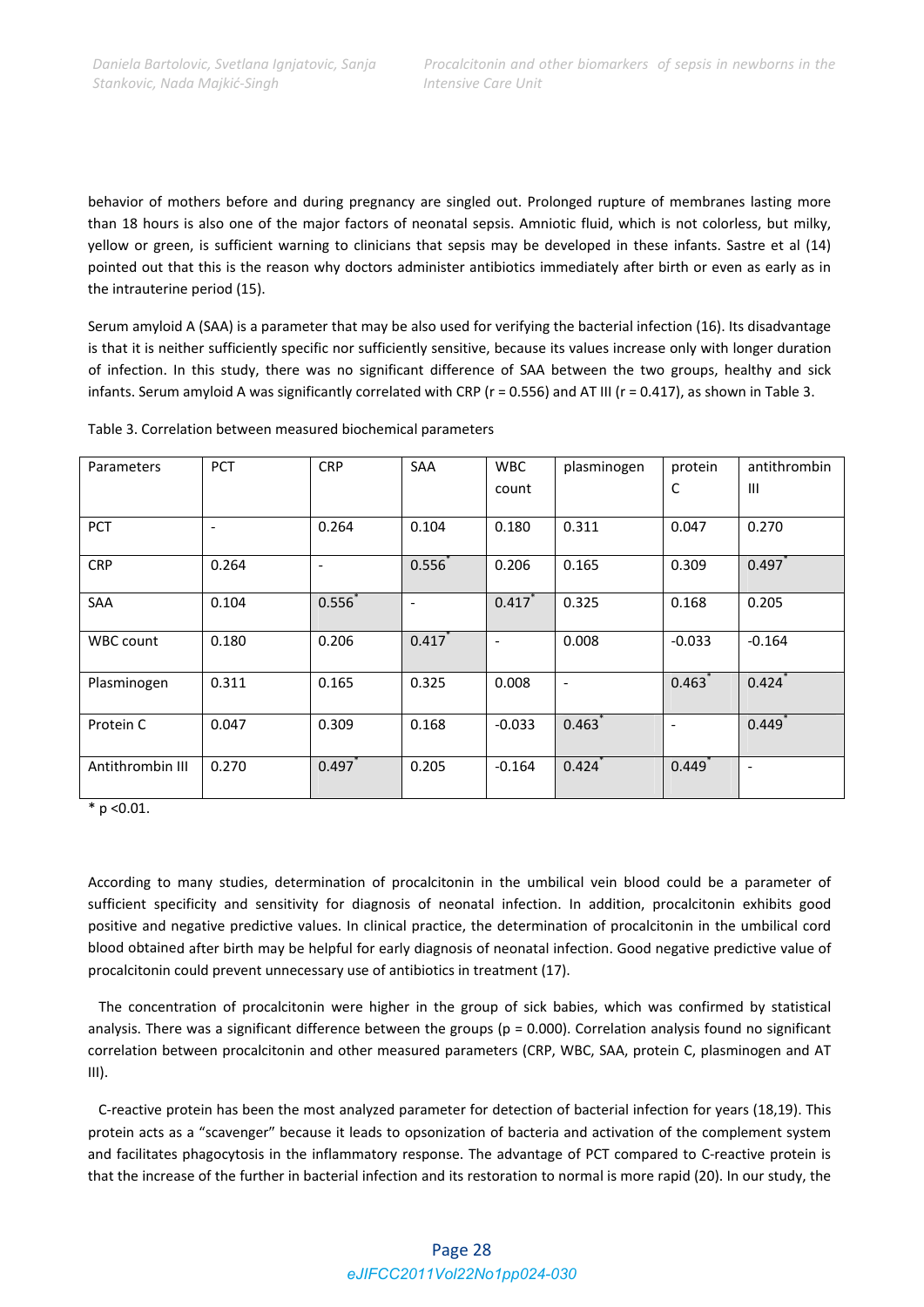data obtained for CRP in the control group were significantly lower than those obtained for sick babies ( $p = 0.001$ ). Significant correlation between CRP and SAA (r = 0.556) and AT III (r =0.497) was also observed (Table 3).

Regarding the number of leukocytes (20, 21), there was a significant difference between the two groups, healthy and sick infants (p = 0.001) (Table 2). In addition, there was a significant correlation between WBC and SAA (r = 0.417), as shown in Table 3.

The values of parameters of hemostasis were, as expected, similar ((plasminogen, protein C) or slightly lower (antithrombin III) in the group of sick infants, but there was no statistically significant difference between the groups (Table 2). A significant correlation between plasminogen and AT III ( $r = 0.424$ ) and protein C ( $r = 0.436$ ) were observed (Table 3). Antithrombin III also significantly correlated with CRP (r = 0.497) and plasminogen (r = 0.424).

The obtained values for the studied parameters are only a guideline for further investigation as the low quantity of cases was the limitation of the study. Higher number of studied cases could provide more reliable conclusions about the significance of determination of procalcitonin as an early marker of neonatal sepsis, especially when it is the question of performing assays in specimens obtained from the umbilical vein. Significant difference found between the study groups for procalcitonin and white blood cell count could suggest that simultaneous determination of these two parameters may be significant for the diagnosis of bacterial infection. The difference was found for CRP between these two infant groups, however, the values in cases with bacterial infection were much lower than expected (Table 2). This may mean that the period just after the birth is too short for detection of increase of this parameter. Determination of parameters of hemostasis in blood samples from the umbilical vein is of little diagnostic significance, because the values of these parameters change with the development of bacterial infection after a few days. Determination of SAA concentrations just after birth proved to be insufficiently sensitive, since there was no difference in values between the groups.

#### *References*

- 1. Vasiljević B, Antonović O. Neonatalna sepsa. Beograd: Kibid, 2005:84.
- 2. Hatzistillianou M. Diagnostic and prognostic role of procalcitonin in infection. Scientific World Journal.2010;10:1941–6
- 3. Sakha K.,M.B. Husseini and N.Seyyedsadri, 2008. The role of the procalcitonin in diagnosis of neonatal sepsis and corelation between procalcitonin and C-reactive protein in these patients. Pak.J.Biol.Sci.,11:1785-90.
- 4. Petitiean S, Assicot M. Etude de l'immunoreactivite calcitonine-like au cours des processus infectieux. Diplome d`etudes approfondies de biotechnologie, 1993; Universite Paris V:1–29.
- 5. Nylen E, Snider RH, Thompson KA, Rohatgi P, Becker KL. Pneumonitis‐associated hyperprocalcitoninemia. AM J Med Sci 1996;312(1):12–8.
- 6. Jacobs JW, Lund PK, Potts JT, Bell NH, Habener JF. Procalcitonin is a glycoprotein. J Biol Chem 1981;256(6):2803–7.
- 7. Whang KT, Steinwald PM, White JC, Nylen ES, Snider RH, Simon GL, et al. Serum calcitonin precursors in sepsis and systemic inflammation. J Clin Endocrinol Metab 1998;83:3296–301.
- 8. Meisner M, Schmidt J, Huettner H, Tschaikowsky K. The natural elimination rate of procalcitonin in patiens with normal and impaired renal function. Intens Care Med 2000;26(2):212–6.
- 9. Meisner M, Lohs T, Hutteman E, Schmidt J. Reinhart K. The plasma elimination rate and urinary secretion of PCT in patients with normal and impaired renal function. Anesthesiology 1999;91(3A):236.
- 10. Harris NR, Russell JM, Granger DN. Mediators of endotoxin‐induced leukocyte adhesion in mesenteric postcapillary venules. Circ Shock 1994;43:155–60.
- 11. Meisner M, Tschaikowsky K, Schnabel S, Schmidt J, Alexander K and Schutter J. Procalcitonin-Influence of temperature, storage, anticoagulation and arterial or venous asservation of blood samples on procalcitonin concentrations. Eur J Clin Chem Clin Biochem 1997;35(8):597–601.
- 12. ADVIA<sup>®</sup> 120 Hematology System, Bayer, Germany.

### Page 29 *eJIFCC2011Vol22No1pp024-030*